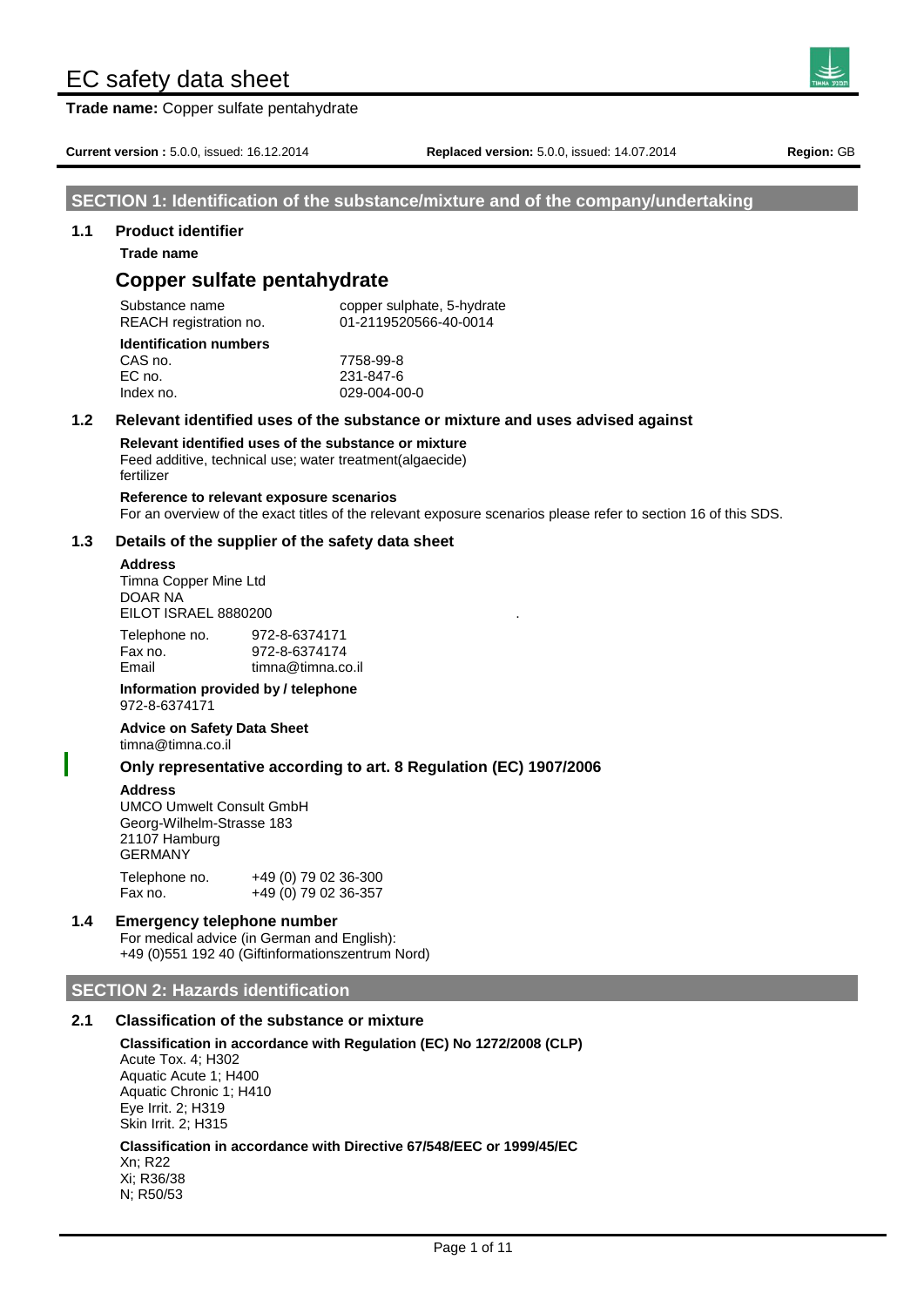**Trade name:** Copper sulfate pentahydrate



**Current version :** 5.0.0, issued: 16.12.2014 **Replaced version:** 5.0.0, issued: 14.07.2014 **Region:** GB

| <b>Note</b> | <b>Specific concentration limits</b> | <b>M-factor</b><br>(acute) | <b>M-factor</b><br>(chronic) |
|-------------|--------------------------------------|----------------------------|------------------------------|
|             |                                      | $M =$<br>10                |                              |

## **2.2 Label elements**

### **Labelling according to Regulation (EC) No 1272/2008 (CLP Regulation)**

#### **Product identifier**

7758-99-8 (copper sulphate, 5-hydrate)

#### **Hazard pictograms**

| GHS07 | GHS09 |
|-------|-------|

# **Signal word**

Warning

#### **Hazard statements**

| H302  | Harmful if swallowed. |
|-------|-----------------------|
| 1104F | Causas abia imitatian |

- H315 Causes skin irritation.<br>
H319 Causes serious eve ir Causes serious eye irritation.
- H410 Very toxic to aquatic life with long lasting effects.

#### **Precautionary statements**

| P264           | Wash thoroughly after handling.                                                        |
|----------------|----------------------------------------------------------------------------------------|
| P270           | Do not eat, drink or smoke when using this product.                                    |
| P273           | Avoid release to the environment.                                                      |
| P280           | Wear protective gloves/protective clothing/eye protection/face protection.             |
| P301+P312      | IF SWALLOWED: Call a POISON CENTER/doctor if you feel unwell.                          |
| P302+P352      | IF ON SKIN: Wash with plenty of soap and water.                                        |
| P305+P351+P338 | IF IN EYES: Rinse cautiously with water for several minutes. Remove contact lenses, if |
|                | present and easy to do. Continue rinsing.                                              |
| P330           | Rinse mouth.                                                                           |
| P333+P313      | If skin irritation or rash occurs: Get medical advice/attention.                       |
| P337+P313      | If eye irritation persists: Get medical advice/attention.                              |
| P391           | Collect spillage.                                                                      |
| P501           | Dispose of contents/container to hazardous or special waste collection point.          |
|                |                                                                                        |

# **2.3 Other hazards**

PBT assessment The product is not considered to be a PBT.

vPvB assessment

The product is not considered to be a vPvB.

# **SECTION 3: Composition/information on ingredients**

#### **3.1 Substances**

| <b>Chemical characterization</b> |          |
|----------------------------------|----------|
| Substance name                   | copper s |

| Substance name<br>Formula<br>Molecular weight | copper sulphate, 5-hydrate<br>Cu SO4 x 5 H2O<br>249.68 |
|-----------------------------------------------|--------------------------------------------------------|
| <b>Identification numbers</b>                 |                                                        |
| CAS no.                                       | 7758-99-8                                              |
| EC no.                                        | 231-847-6                                              |
| Index no.                                     | 029-004-00-0                                           |

#### **3.2 Mixtures**

Not applicable. The product is not a mixture.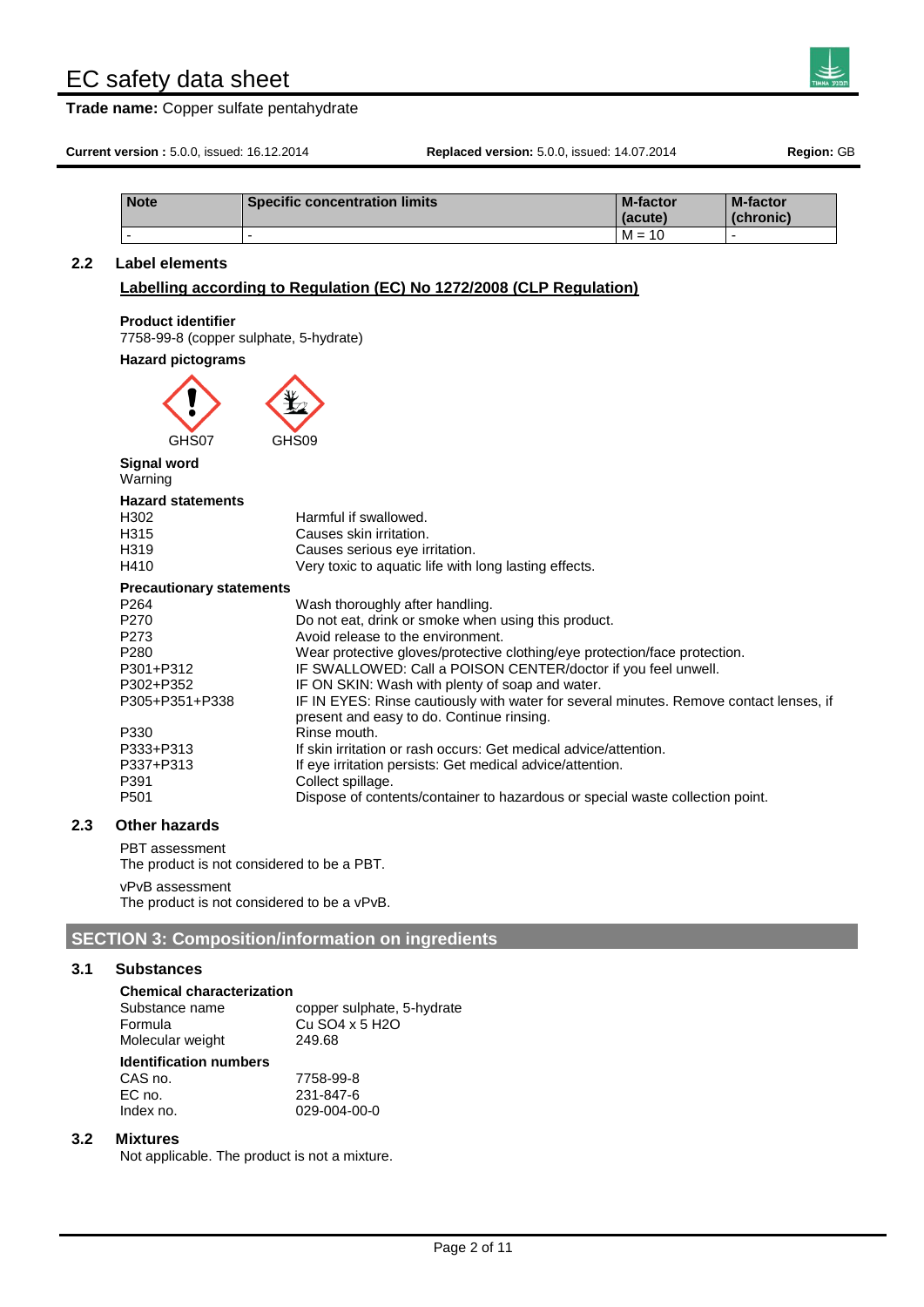**Trade name:** Copper sulfate pentahydrate



Page 3 of 11

## **SECTION 4: First aid measures**

#### **4.1 Description of first aid measures**

#### **General information**

In case of persisting adverse effects, consult a physician. Remove contaminated clothing and shoes immediately, and launder thoroughly before reusing.

#### **After inhalation**

Remove affected person from the immediate area. Ensure supply of fresh air. Keep breathing passages free. Seek medical advice immediately.

#### **After skin contact**

Wash immediately with plenty of water for several minutes.

#### **After eye contact**

Separate eyelids, wash the eyes thoroughly with water (15 min.).

#### **After ingestion**

Rinse mouth thoroughly with water. Never give anything by mouth to an unconscious person. If individual is drowsy or unconscious, place in recovery position (on left side, with head down). Do not induce vomiting. Call a doctor immediately.

# **4.2 Most important symptoms and effects, both acute and delayed**

#### **Symptoms**

Shortness of breath; muscular pain; Coughing

**4.3 Indication of any immediate medical attention and special treatment needed** No data available.

# **SECTION 5: Firefighting measures**

#### **5.1 Extinguishing media**

#### **Suitable extinguishing media**

Product itself is non-combustible; adapt fire extinguishing measures to surrounding areas.

**Unsuitable extinguishing media**

No data available.

**5.2 Special hazards arising from the substance or mixture** None known

#### **5.3 Advice for firefighters**

Cool endangered containers with water spray jet. Use self-contained breathing apparatus. Wear protective clothing.

## **SECTION 6: Accidental release measures**

#### **6.1 Personal precautions, protective equipment and emergency procedures**

#### **For non-emergency personnel**

Refer to protective measures listed in sections 7 and 8. Avoid contact with skin, eyes and clothing. Avoid dust formation. Keep away sources of ignition. Ensure adequate ventilation.

# **For emergency responders**

No data available. Personal protective equipment (PPE) - see Section 8.

#### **6.2 Environmental precautions**

Do not discharge into the drains/surface waters/groundwater.

## **6.3 Methods and material for containment and cleaning up**

Take up mechanically. Send in suitable containers for recovery or disposal.

#### **6.4 Reference to other sections**

No data available.

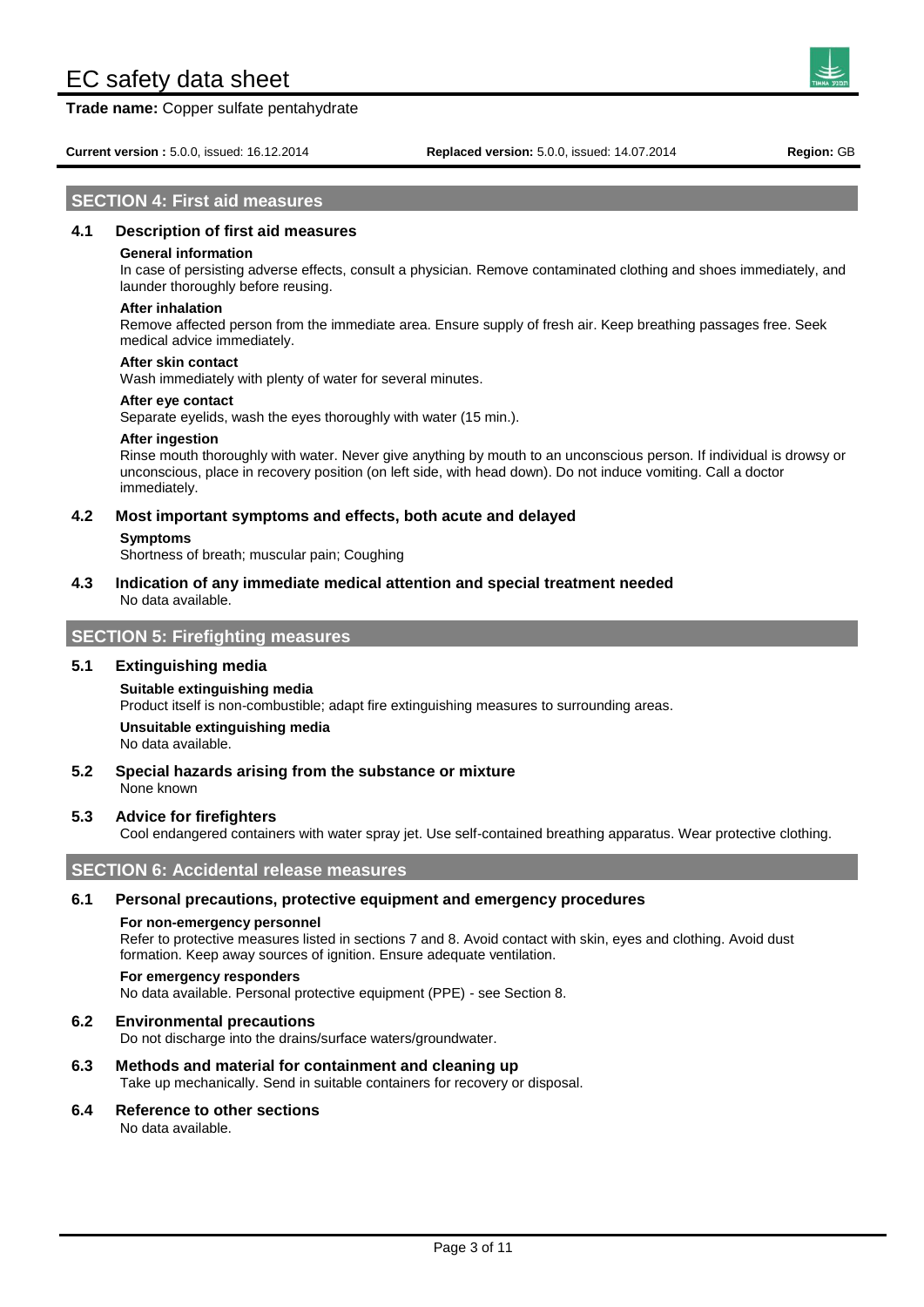**Trade name:** Copper sulfate pentahydrate



**Current version :** 5.0.0, issued: 16.12.2014 **Replaced version:** 5.0.0, issued: 14.07.2014 **Region:** GB

### **SECTION 7: Handling and storage**

### **7.1 Precautions for safe handling**

#### **Advice on safe handling**

Provide good ventilation of working area (local exhaust ventilation, if necessary). If workplace exposure limits are exceeded, respiratory protection approved for this particular job must be worn. Avoid the formation and deposition of dust. Avoid contact with skin and eyes.

#### **General protective and hygiene measures**

Avoid contact with eyes and skin. Do not inhale dust. At work do not eat, drink, smoke or take drugs. Keep away from foodstuffs and beverages. Remove soiled or soaked clothing immediately. Store work clothing separately.

#### **Advice on protection against fire and explosion**

Keep away from sources of heat and ignition. Avoid formation of dust.

### **7.2 Conditions for safe storage, including any incompatibilities**

#### **Technical measures and storage conditions**

Keep container tightly closed in a cool, well-ventilated place. Protect from heat and direct sunlight.

#### **Requirements for storage rooms and vessels**

Always keep in containers of same material as the original one. Store product in closed containers. Inappropriate material iron; steel

**Advice on storage assembly** Bases; Hydrazine; nitromethane; Protect against humidity

#### **7.3 Specific end use(s)**

No data available.

**SECTION 8: Exposure controls/personal protection**

#### **8.1 Control parameters**

#### **DNEL and PNEC values**

**DNEL values (worker)**

| <b>No</b> | Substance name                          |                      |               | CAS / EC no |                   |
|-----------|-----------------------------------------|----------------------|---------------|-------------|-------------------|
|           | <b>Route of exposure</b>                | <b>Exposure time</b> | <b>Effect</b> | Value       |                   |
|           | copper sulphate, 5-hydrate              |                      |               | 7758-99-8   |                   |
|           |                                         |                      |               | 231-847-6   |                   |
|           | dermal                                  |                      |               | 137         | mg/kg/day         |
|           | Remarks: valid for dry copper compounds |                      |               |             |                   |
|           | inhalative                              | Long term (chronic)  | systemic      |             | ma/m <sup>3</sup> |

#### **DNEL value (consumer)**

| <b>No</b>                  | <b>A Substance name</b> |                      |               | CAS / EC no |           |
|----------------------------|-------------------------|----------------------|---------------|-------------|-----------|
|                            | Route of exposure       | <b>Exposure time</b> | <b>Effect</b> | Value       |           |
| copper sulphate, 5-hydrate |                         |                      | 7758-99-8     |             |           |
|                            |                         |                      |               | 231-847-6   |           |
|                            | oral                    |                      |               | 0.041       | mg/kg/day |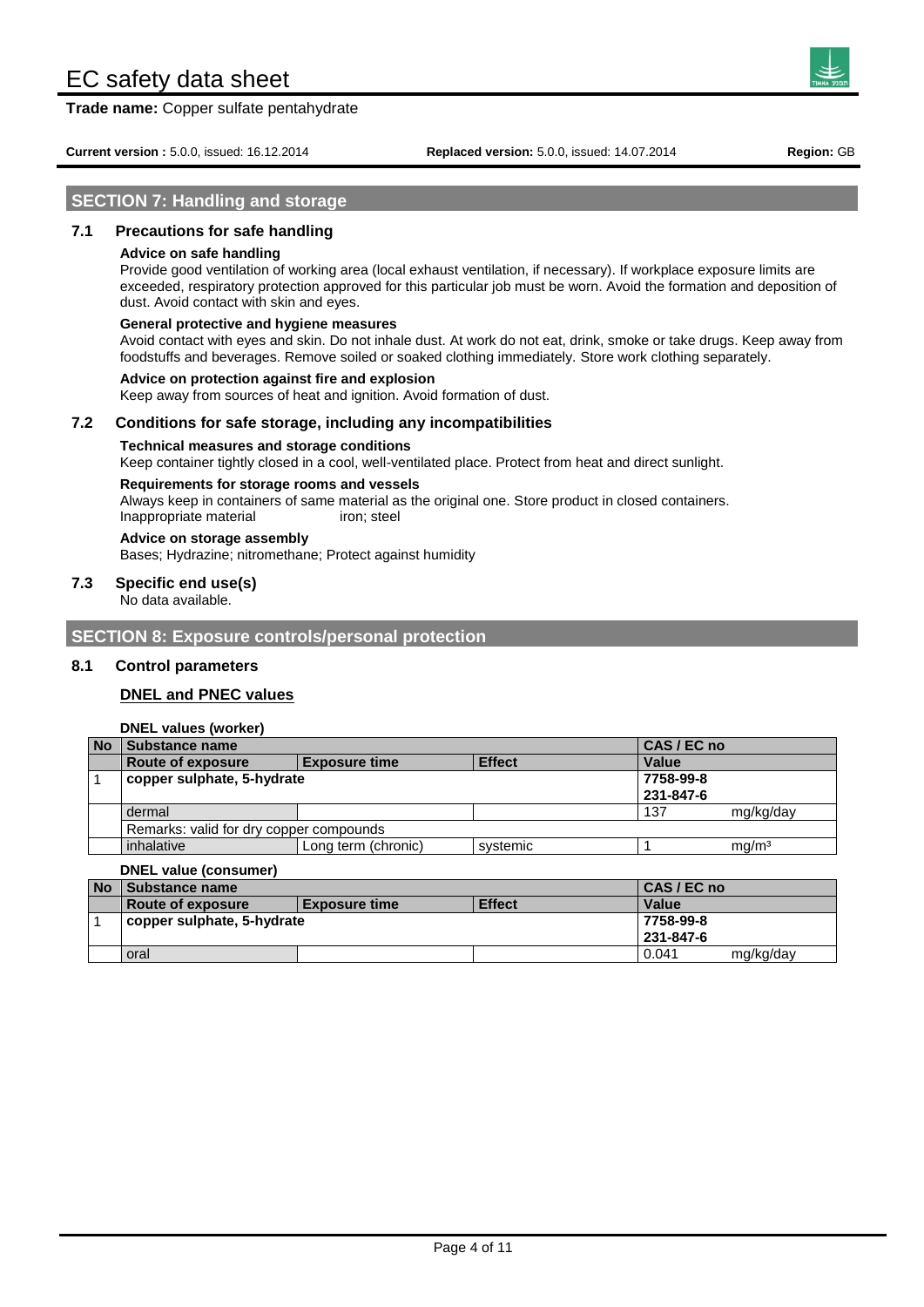**Trade name:** Copper sulfate pentahydrate



**Current version :** 5.0.0, issued: 16.12.2014 **Replaced version:** 5.0.0, issued: 14.07.2014 **Region:** GB

| <b>No</b> | Substance name                |                       | CAS / EC no            |           |
|-----------|-------------------------------|-----------------------|------------------------|-----------|
|           | ecological compartment        | <b>Type</b>           | Value                  |           |
|           | copper sulphate, 5-hydrate    |                       | 7758-99-8<br>231-847-6 |           |
|           | water                         | fresh water           | 7.8                    | $\mu$ g/l |
|           | water                         | marine water          | 5.2                    | µg/l      |
|           | water                         | fresh water sediment  | 87                     | mg/kg     |
|           | with reference to: dry weight |                       |                        |           |
|           | water                         | marine water sediment | 676                    | mg/kg     |
|           | with reference to: dry weight |                       |                        |           |
|           | soil                          |                       | 65                     | mg/kg     |
|           | with reference to: dry weight |                       |                        |           |
|           | sewage treatment plant        |                       | 230                    | µg/l      |

#### **8.2 Exposure controls**

**Appropriate engineering controls** No data available.

#### **Personal protective equipment**

#### **Respiratory protection**

If workplace exposure limits are exceeded, a respiration protection approved for this particular job must be worn. In case of dust formation, take appropriate measures for breathing protection in the event workplace threshold values are not specified.

**Eye / face protection**

Safety glasses (EN 166)

#### **Hand protection**

Sufficient protection is given wearing suitable protective gloves checked according to i.e. EN 374, in the event of risk of skin contact with the product . Before use, the protective gloves should be tested in any case for its specific workstation suitability (i.e. mechanical resistance, product compatibility and antistatic properties). Adhere to the manufacturer's instructions and information relating to the use, storage, care and replacement of protective gloves. Protective gloves shall be replaced immediately when physically damaged or worn. Design operations thus to avoid permanent use of protective gloves.

**Other**

Normal chemical work clothing.

**Environmental exposure controls**

No data available.

# **SECTION 9: Physical and chemical properties**

#### **9.1 Information on basic physical and chemical properties**

| <b>Form/Colour</b>                   |              |
|--------------------------------------|--------------|
| crystalline                          |              |
| blue                                 |              |
| <b>Odour</b>                         |              |
| odourless                            |              |
| <b>Odour threshold</b>               |              |
| No data available                    |              |
| pH value                             |              |
| Value                                | 4            |
| Concentration                        | 0.2<br>mol/l |
| <b>Boiling point / boiling range</b> |              |
| No data available                    |              |
| Melting point / melting range        |              |
| not determined                       |              |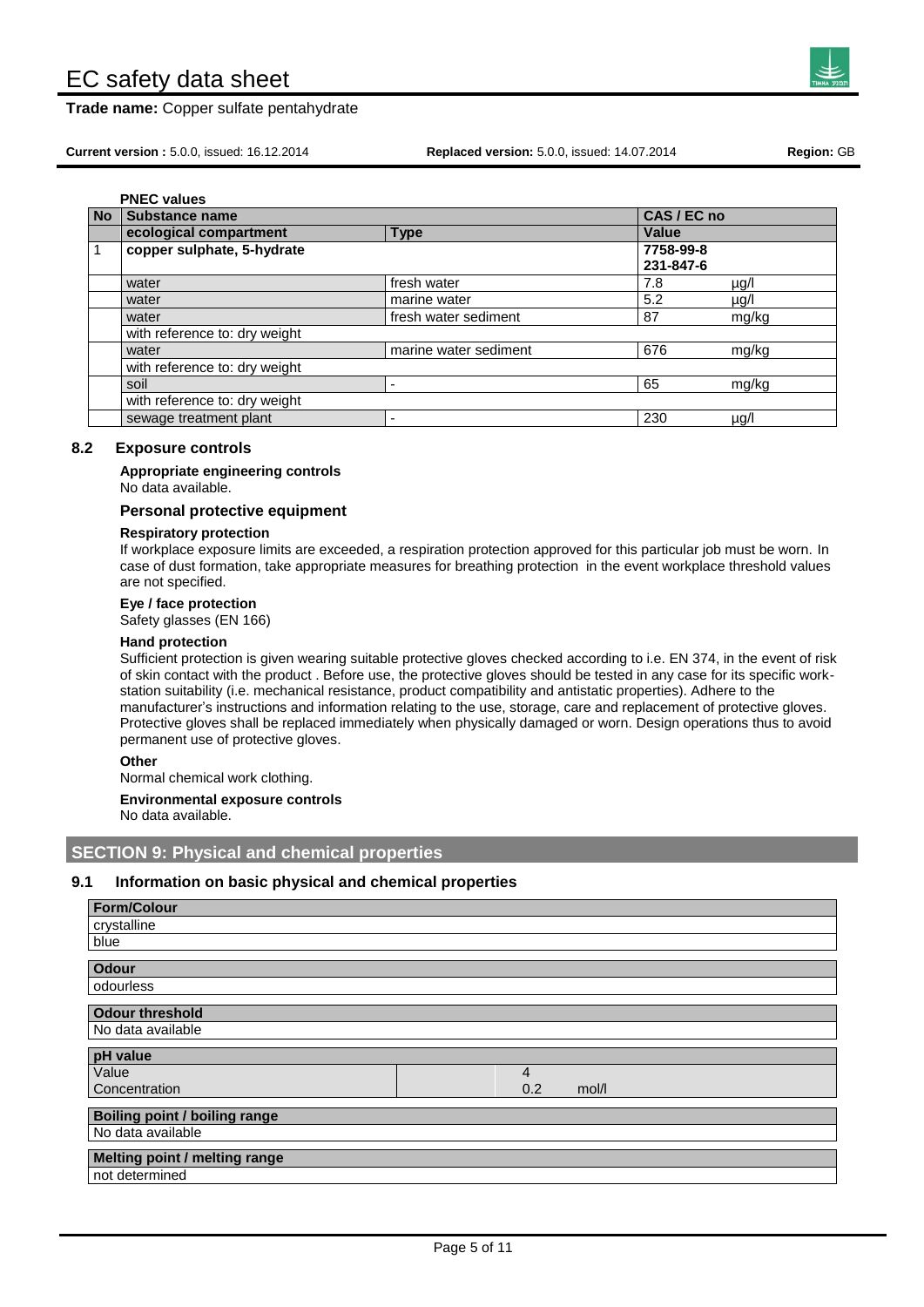**Trade name:** Copper sulfate pentahydrate

**Current version :** 5.0.0, issued: 16.12.2014 **Replaced version:** 5.0.0, issued: 14.07.2014 **Region:** GB

 $\mathsf{I}$ 

| Decomposition point / decomposition range                          |       |                   |
|--------------------------------------------------------------------|-------|-------------------|
| Value                                                              | 560   | $^{\circ}C$       |
| <b>Flash point</b>                                                 |       |                   |
| Not applicable                                                     |       |                   |
| <b>Auto-ignition temperature</b>                                   |       |                   |
| No data available                                                  |       |                   |
| <b>Oxidising properties</b>                                        |       |                   |
| No data available                                                  |       |                   |
| <b>Explosive properties</b>                                        |       |                   |
| No data available                                                  |       |                   |
| Flammability (solid, gas)                                          |       |                   |
| No data available                                                  |       |                   |
| Lower flammability or explosive limits                             |       |                   |
| No data available                                                  |       |                   |
| <b>Upper flammability or explosive limits</b><br>No data available |       |                   |
|                                                                    |       |                   |
| Vapour pressure                                                    |       |                   |
| Not applicable                                                     |       |                   |
| <b>Vapour density</b>                                              |       |                   |
| No data available                                                  |       |                   |
| <b>Evaporation rate</b><br>No data available                       |       |                   |
|                                                                    |       |                   |
| <b>Relative density</b><br>No data available                       |       |                   |
|                                                                    |       |                   |
| <b>Density</b><br>Value                                            | 2.286 | g/cm <sup>3</sup> |
| Reference temperature                                              | 15.6  | $\rm ^{\circ}C$   |
| Solubility in water                                                |       |                   |
| Value                                                              | 22    | g/100g H2O        |
| Reference temperature                                              | 25    | °C                |
| Solubility(ies)                                                    |       |                   |
| No data available                                                  |       |                   |
| Partition coefficient: n-octanol/water                             |       |                   |
| No data available                                                  |       |                   |
| <b>Viscosity</b>                                                   |       |                   |
| No data available                                                  |       |                   |

# **9.2 Other information**

**Other information**

No data available.

# **SECTION 10: Stability and reactivity**

### **10.1 Reactivity**

 $\mathsf{I}$ 

No data available.

# **10.2 Chemical stability**

Stable under recommended storage and handling conditions (See section 7).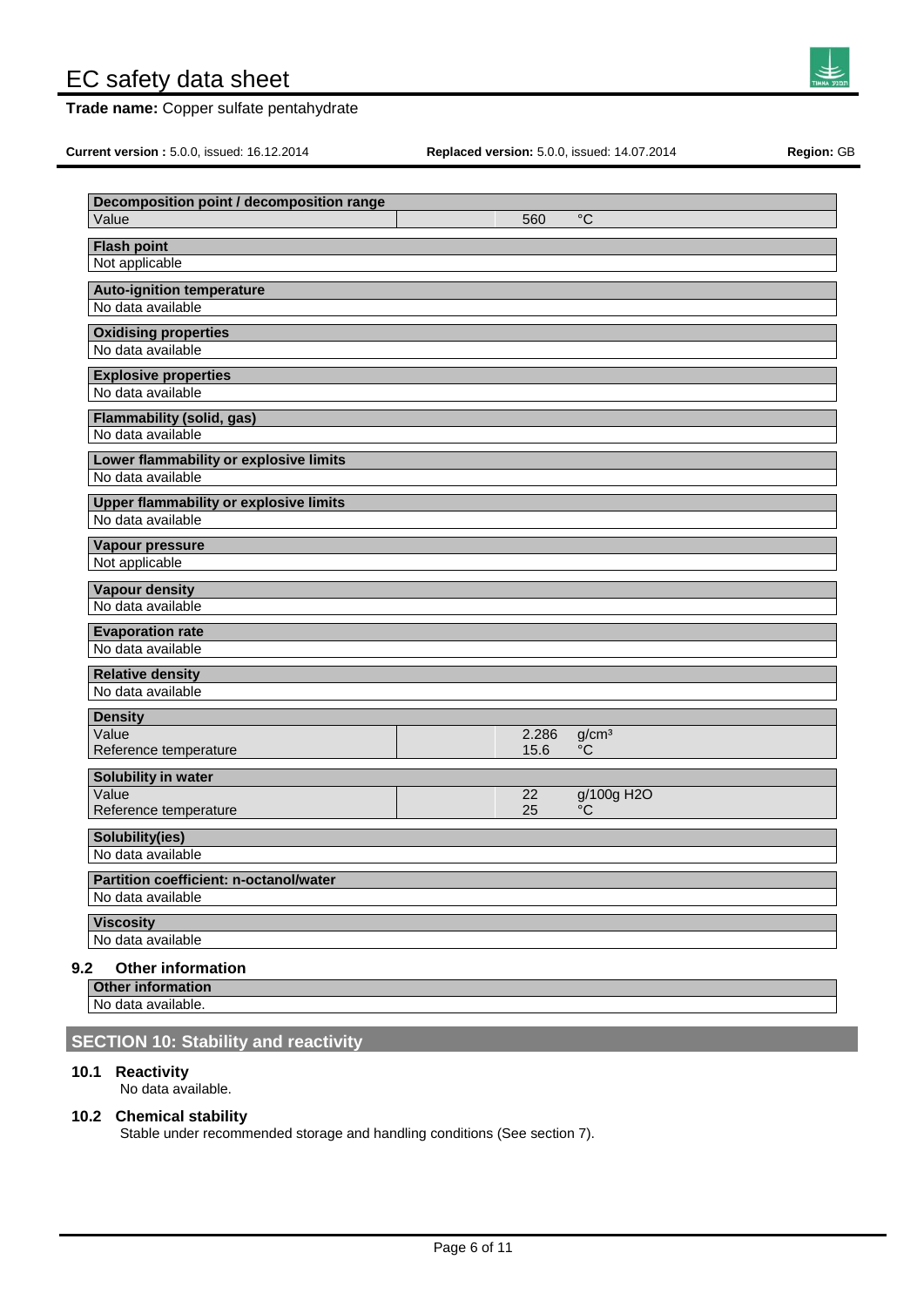**Trade name:** Copper sulfate pentahydrate

# **10.3 Possibility of hazardous reactions**

No data available.

- **10.4 Conditions to avoid** air humidity
- **10.5 Incompatible materials** Bases; Hydrazine; Nitromethane
- **10.6 Hazardous decomposition products** Sulphurous oxides (SOx); Copper oxides; hydrogen sulphide (H2S)

# **SECTION 11: Toxicological information**

#### **11.1 Information on toxicological effects**

| <b>Acute oral toxicity</b> |                                          |                   |           |      |                  |
|----------------------------|------------------------------------------|-------------------|-----------|------|------------------|
|                            | No   Substance name                      |                   | CAS no.   |      | EC no.           |
| $\mathbf{1}$               | copper sulphate, 5-hydrate               |                   | 7758-99-8 |      | 231-847-6        |
| <b>LD50</b>                |                                          |                   |           | 482  | mg/kg bodyweight |
| Species                    |                                          | rat               |           |      |                  |
| Method                     |                                          | OECD 401          |           |      |                  |
| Source                     |                                          | <b>CSR</b>        |           |      |                  |
|                            | <b>Acute dermal toxicity</b>             |                   |           |      |                  |
|                            | No Substance name                        |                   | CAS no.   |      | EC no.           |
| 1                          | copper sulphate, 5-hydrate               |                   | 7758-99-8 |      | 231-847-6        |
| LD50                       |                                          | $\geq$            |           | 2000 | mg/kg bodyweight |
| Species                    |                                          | rat               |           |      |                  |
| Method                     |                                          | OECD 402          |           |      |                  |
| Source                     |                                          | <b>CSR</b>        |           |      |                  |
|                            | <b>Acute inhalational toxicity</b>       |                   |           |      |                  |
|                            | No data available                        |                   |           |      |                  |
|                            |                                          |                   |           |      |                  |
|                            | <b>Skin corrosion/irritation</b>         |                   |           |      |                  |
|                            | No Substance name                        |                   | CAS no.   |      | EC no.           |
| 1                          | copper sulphate, 5-hydrate               |                   | 7758-99-8 |      | 231-847-6        |
| Species                    |                                          | rabbit            |           |      |                  |
| Method                     |                                          | OECD 404          |           |      |                  |
| Source                     |                                          | <b>CSR</b>        |           |      |                  |
|                            | Evaluation                               | non-irritant      |           |      |                  |
|                            | Serious eye damage/irritation            |                   |           |      |                  |
|                            | No Substance name                        |                   | CAS no.   |      | EC no.           |
| 1                          | copper sulphate, 5-hydrate               |                   | 7758-99-8 |      | 231-847-6        |
| Species                    |                                          | rabbit            |           |      |                  |
| Method                     |                                          | <b>OECD 405</b>   |           |      |                  |
| Source                     |                                          | <b>CSR</b>        |           |      |                  |
|                            | Evaluation                               | strongly irritant |           |      |                  |
|                            |                                          |                   |           |      |                  |
|                            | <b>Respiratory or skin sensitisation</b> |                   |           |      |                  |
| No l                       | <b>Substance name</b>                    |                   | CAS no.   |      | EC no.           |
| 1                          | copper sulphate, 5-hydrate               |                   | 7758-99-8 |      | 231-847-6        |
|                            | Route of exposure                        | Skin              |           |      |                  |
| Species                    |                                          | guinea pig        |           |      |                  |
| Method                     |                                          | OECD 406          |           |      |                  |
| <b>CSR</b><br>Source       |                                          |                   |           |      |                  |
|                            | Evaluation                               | non-sensitizing   |           |      |                  |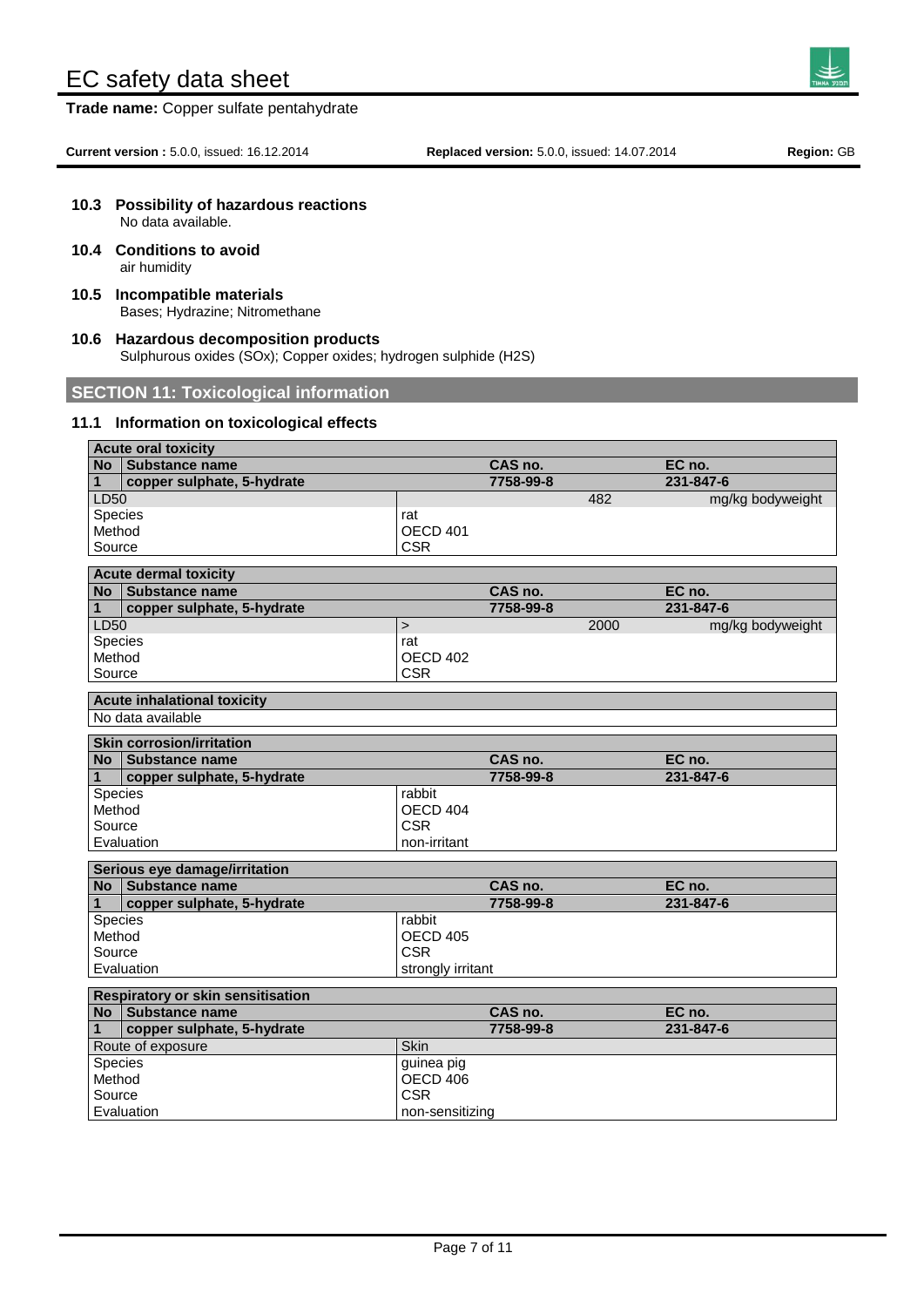**Trade name:** Copper sulfate pentahydrate



**Current version :** 5.0.0, issued: 16.12.2014 **Replaced version:** 5.0.0, issued: 14.07.2014 **Region:** GB

| No                         | <b>Germ cell mutagenicity</b><br>Substance name                                            | CAS no.                                                                               | EC no.    |
|----------------------------|--------------------------------------------------------------------------------------------|---------------------------------------------------------------------------------------|-----------|
| 1                          | copper sulphate, 5-hydrate                                                                 | 7758-99-8                                                                             | 231-847-6 |
| Source                     |                                                                                            | <b>CSR</b>                                                                            |           |
|                            | Evaluation/classification                                                                  | Based on available data, the classification criteria are not met.                     |           |
|                            |                                                                                            |                                                                                       |           |
|                            | <b>Reproduction toxicity</b>                                                               |                                                                                       |           |
|                            | No Substance name                                                                          | CAS no.                                                                               | EC no.    |
| 1                          | copper sulphate, 5-hydrate                                                                 | 7758-99-8                                                                             | 231-847-6 |
| Source                     | Evaluation/classification                                                                  | <b>CSR</b>                                                                            |           |
|                            |                                                                                            | Based on available data, the classification criteria are not met.                     |           |
|                            | <b>Carcinogenicity</b>                                                                     |                                                                                       |           |
|                            | No Substance name                                                                          | CAS no.                                                                               | EC no.    |
| 1                          | copper sulphate, 5-hydrate                                                                 | 7758-99-8                                                                             | 231-847-6 |
| Source                     |                                                                                            | <b>CSR</b>                                                                            |           |
|                            | Evaluation/classification                                                                  | Based on available data, the classification criteria are not met.                     |           |
|                            | <b>STOT-single exposure</b>                                                                |                                                                                       |           |
|                            | No data available                                                                          |                                                                                       |           |
|                            |                                                                                            |                                                                                       |           |
|                            | <b>STOT-repeated exposure</b>                                                              |                                                                                       |           |
|                            | No data available                                                                          |                                                                                       |           |
|                            | <b>Aspiration hazard</b>                                                                   |                                                                                       |           |
|                            | No data available                                                                          |                                                                                       |           |
|                            |                                                                                            |                                                                                       |           |
|                            |                                                                                            |                                                                                       |           |
|                            | Delayed and immediate effects as well as chronic effects from short and long-term exposure |                                                                                       |           |
|                            | Inhalation may lead to irritation of the respiratory tract.                                |                                                                                       |           |
|                            |                                                                                            |                                                                                       |           |
|                            | <b>SECTION 12: Ecological information</b>                                                  |                                                                                       |           |
|                            |                                                                                            |                                                                                       |           |
|                            | 12.1 Toxicity                                                                              |                                                                                       |           |
|                            | <b>Toxicity to fish (acute)</b>                                                            |                                                                                       |           |
|                            | No data available                                                                          |                                                                                       |           |
|                            |                                                                                            |                                                                                       |           |
|                            | <b>Toxicity to fish (chronic)</b>                                                          |                                                                                       |           |
|                            | No data available                                                                          |                                                                                       |           |
|                            | <b>Toxicity to Daphnia (acute)</b>                                                         |                                                                                       |           |
|                            | No data available                                                                          |                                                                                       |           |
|                            |                                                                                            |                                                                                       |           |
|                            | <b>Toxicity to Daphnia (chronic)</b><br>No data available                                  |                                                                                       |           |
|                            |                                                                                            |                                                                                       |           |
|                            | <b>Toxicity to algae (acute)</b>                                                           |                                                                                       |           |
|                            | No data available                                                                          |                                                                                       |           |
|                            |                                                                                            |                                                                                       |           |
|                            | <b>Toxicity to algae (chronic)</b><br>No data available                                    |                                                                                       |           |
|                            |                                                                                            |                                                                                       |           |
|                            | <b>Bacteria toxicity</b>                                                                   |                                                                                       |           |
|                            | No data available                                                                          |                                                                                       |           |
|                            | Other aquatic organisms                                                                    |                                                                                       |           |
|                            |                                                                                            | 34.4                                                                                  | µg Cu/l   |
|                            | Species                                                                                    | Other aquatic organisms                                                               |           |
|                            | Remarks                                                                                    | The stated concentration is an extrapolated value based on                            |           |
|                            |                                                                                            | numerous studies taken from the CSR.                                                  |           |
| <b>LC50</b><br><b>NOEC</b> |                                                                                            | 14.9                                                                                  |           |
|                            | Species<br>Remarks                                                                         | Other aquatic organisms<br>The stated concentration is an extrapolated value based on |           |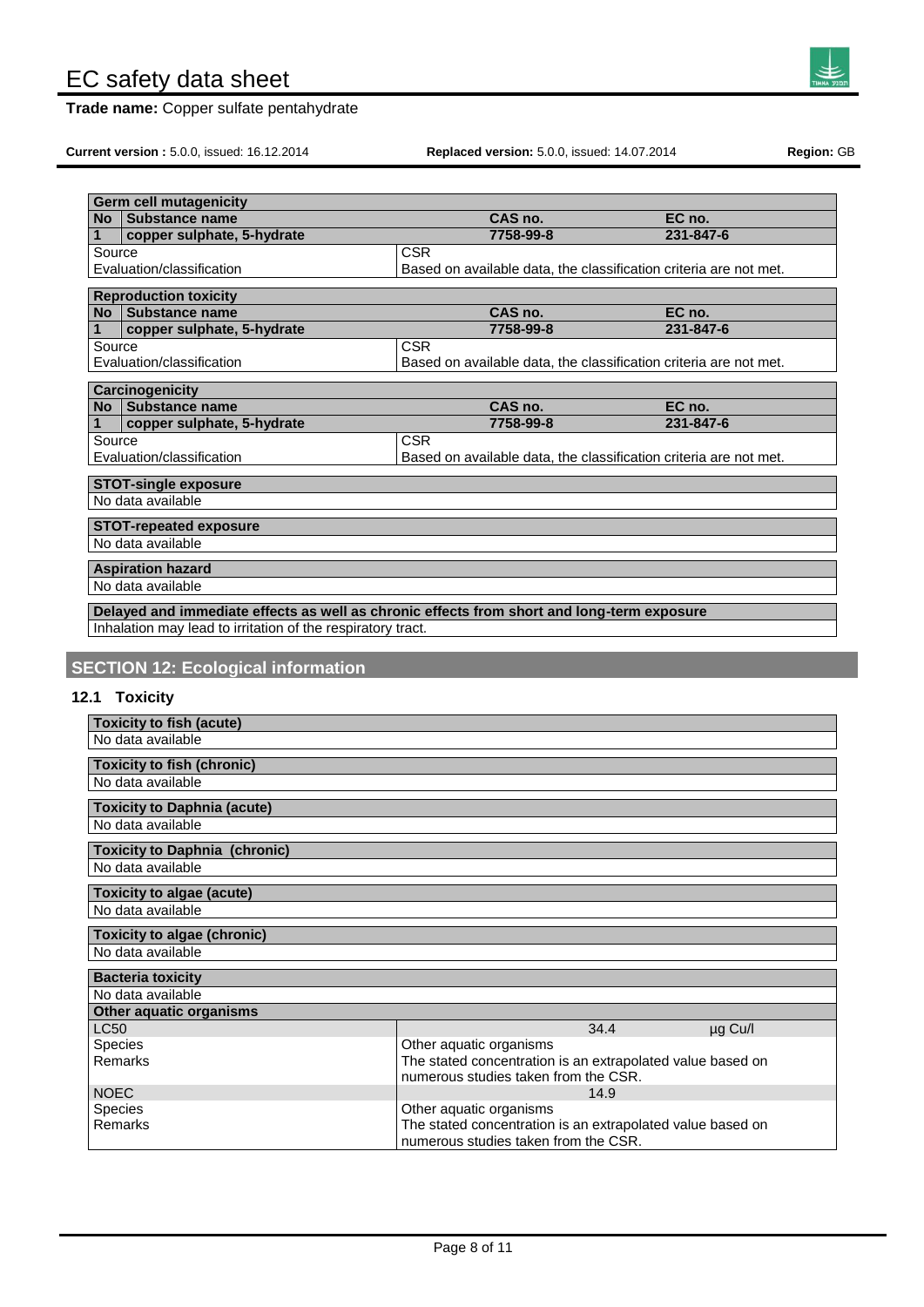**Trade name:** Copper sulfate pentahydrate

# **12.2 Persistence and degradability**

No data available.

**12.3 Bioaccumulative potential** No data available.

#### **12.4 Mobility in soil** No data available.

#### **12.5 Results of PBT and vPvB assessment**

| Results of PBT and vPvB assessment |                                             |
|------------------------------------|---------------------------------------------|
| <b>IPBT</b> assessment             | The product is not considered to be a PBT.  |
| I vPvB assessment                  | The product is not considered to be a vPvB. |

## **12.6 Other adverse effects**

No data available.

#### **12.7 Other information**

# **Other information**

Do not discharge into the drains or waters and do not store on public depositories

#### **SECTION 13: Disposal considerations**

#### **13.1 Waste treatment methods**

#### **Product**

Allocation of a waste code number, according to the European Waste Catalogue, should be carried out in agreement with the regional waste disposal company.

#### **Packaging**

**14.2 Transport IMDG**

Contaminated packaging should be emptied as far as possible and after appropriate cleansing may be taken for reuse. Packaging that cannot be cleaned should be disposed of in agreement with the regional waste disposal company.

### **SECTION 14: Transport information**

#### **14.1 Transport ADR/RID/ADN**

| Class<br>Classification code<br>Packing group<br>Hazard identification no.<br>UN number                                         | 9<br>M7<br>Ш<br>90<br>UN3077                                                                                         |
|---------------------------------------------------------------------------------------------------------------------------------|----------------------------------------------------------------------------------------------------------------------|
| Technical name<br>Danger releasing substance<br>Tunnel restriction code<br>Label<br>Environmentally hazardous<br>substance mark | ENVIRONMENTALLY HAZARDOUS SUBSTANCE, SOLID, N.O.S.<br>copper sulphate, 5-hydrate<br>Е<br>9<br>Symbol "fish and tree" |
| <b>Transport IMDG</b>                                                                                                           |                                                                                                                      |
| Class                                                                                                                           | 9                                                                                                                    |
| Packing group                                                                                                                   | Ш                                                                                                                    |
| UN number                                                                                                                       | UN3077                                                                                                               |
| Proper shipping name                                                                                                            | ENVIRONMENTALLY HAZARDOUS SUBSTANCE, SOLID, N.O.S.                                                                   |
| Danger releasing substance                                                                                                      | copper sulphate, 5-hydrate                                                                                           |
| EmS                                                                                                                             | $F-A+S-F$                                                                                                            |

Label 9

Marine pollutant mark Symbol "fish and tree"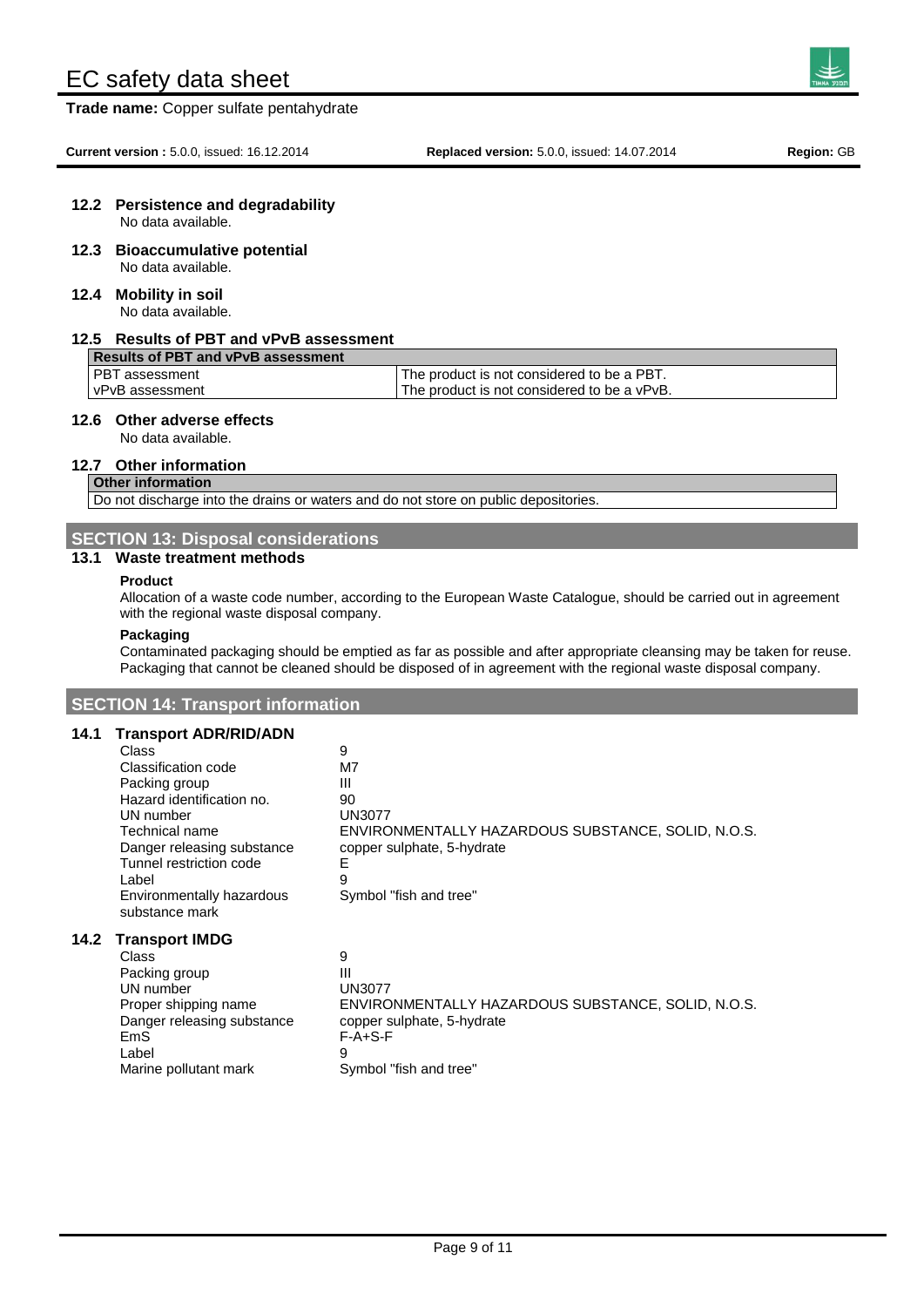**Trade name:** Copper sulfate pentahydrate

**Current version :** 5.0.0, issued: 16.12.2014 **Replaced version:** 5.0.0, issued: 14.07.2014 **Region:** GB

## **14.3 Transport ICAO-TI / IATA**

| Class                      | 9                                                  |
|----------------------------|----------------------------------------------------|
| Packing group              | Ш                                                  |
| UN number                  | <b>UN3077</b>                                      |
| Proper shipping name       | Environmentally hazardous substance, solid, n.o.s. |
| Danger releasing substance | copper sulphate, 5-hydrate                         |
| Label                      | 9                                                  |
| Environmentally hazardous  | Symbol "fish and tree"                             |
| substance mark             |                                                    |
|                            |                                                    |

# **14.4 Other information**

No data available.

#### **14.5 Environmental hazards** Information on environmental hazards, if relevant, please see 14.1 - 14.3.

- **14.6 Special precautions for user** No data available.
- **14.7 Transport in bulk according to Annex II of MARPOL 73/78 and the IBC Code** Not relevant

### **SECTION 15: Regulatory information**

# **15.1 Safety, health and environmental regulations/legislation specific for the substance or mixture EU regulations**

**Regulation (EC) No 1907/2006 (REACH) Annex XIV (List of substances subject to authorisation)**  In accordance with the Reach regulation (EC) 1907/2006, the product does not contain any substances that are considered as subject to listing in annex XIV, inventory of substances requiring authorisation.

**REACH candidate list of substances of very high concern (SVHC) for authorisation**

In accordance with article 57 and article 59 of the Reach regulation (EC) 1907/2006, this substance is not considered as subject to listing in annex XIV, inventory of substances requiring authorisation ("Authorization list").

**Regulation (EC) No 1907/2006 (REACH) Annex XVII: RESTRICTIONS ON THE MANUFACTURE, PLACING ON THE MARKET AND USE OF CERTAIN DANGEROUS SUBSTANCES, PREPARATIONS AND ARTICLES** The substance is not subject to the provisions of annex XVII (restriction entries) of the Reach regulation (EC) 1907/2006.

**Council Directive 96/82/EC on the control of major-accident hazards involving dangerous substances** Remarks **Annex I**, part 2, category 9 a

#### **15.2 Chemical safety assessment**

No data available.

# **SECTION 16: Other information**

#### **Sources of key data used to compile the data sheet:**

EC Directive 67/548/EC resp. 1999/45/EC as amended in each case.

Regulation (EC) No 1907/2006 (REACH), 1272/2008 (CLP) as amended in each case.

EC Directives 2000/39/EC, 2006/15/EC, 2009/161/EU

National Threshold Limit Values of the corresponding countries as amended in each case.

Transport regulations according to ADR, RID, IMDG, IATA as amended in each case.

The data sources used to determine physical, toxic and ecotoxic data, are indicated directly in the corresponding chapter.

#### **Full text of the R-, H- and EUH- phrases drawn up in sections 2 and 3 (provided not already drawn up in these sections)**

| R22    | Harmful if swallowed.                                                               |
|--------|-------------------------------------------------------------------------------------|
| R36/38 | Irritating to eyes and skin.                                                        |
| R50/53 | Very toxic to aquatic organisms, may cause long-term adverse effects in the aquatic |
|        | environment.                                                                        |